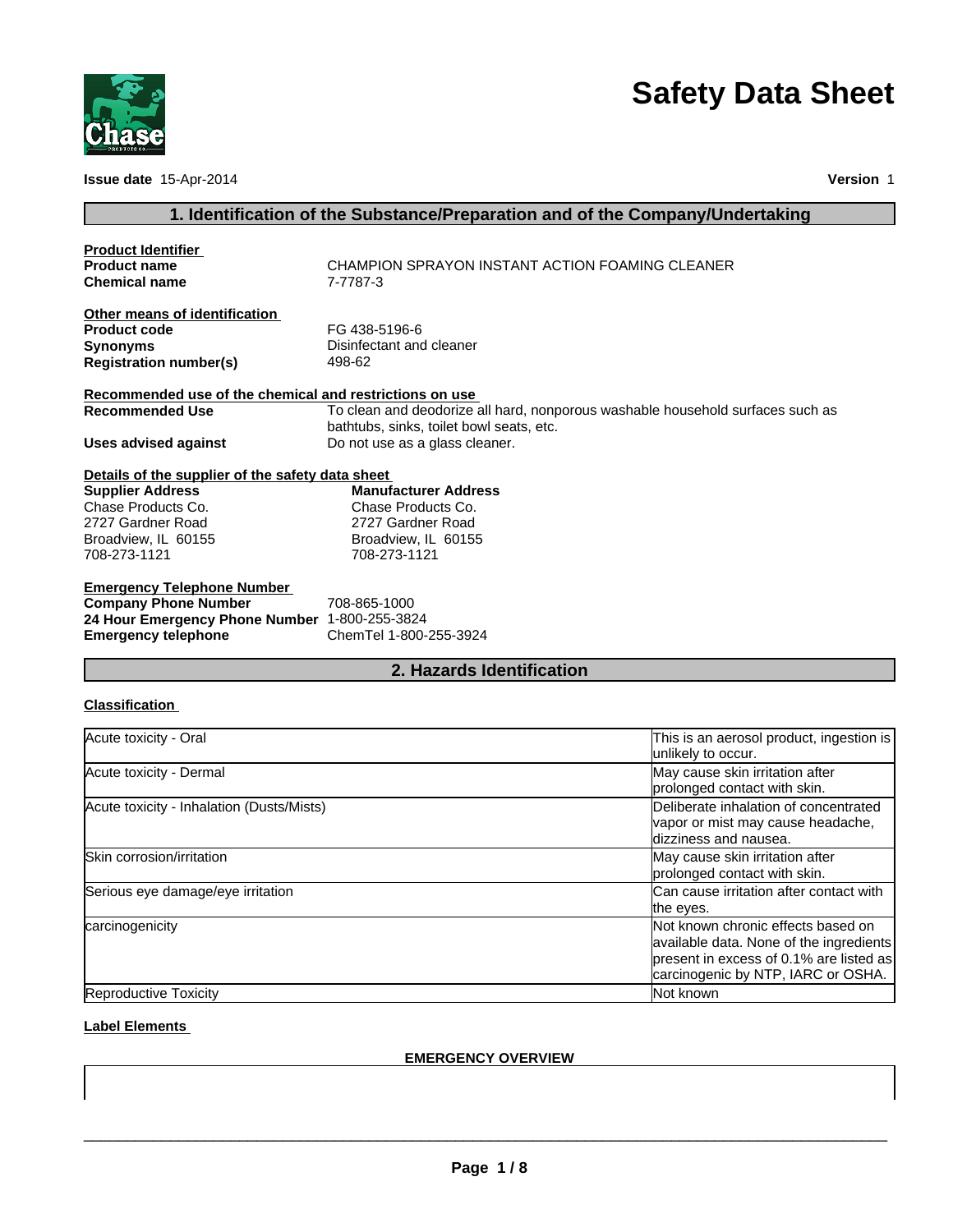| appearance White foam | <b>Physical State Aerosol</b> | <b>Odor</b> Lemon |
|-----------------------|-------------------------------|-------------------|
|-----------------------|-------------------------------|-------------------|

#### **Precautionary Statements - Prevention**

Pressurized container: Do not pierce or burn, even after use

#### **Precautionary Statements - Response**

Avoid getting spray into eyes. Keep out of reach of children.

#### **Precautionary Statements - Storage**

Store in a cool, dry place away from heat and open flame. Avoid storing at below-freezing temperatures.

#### **Precautionary Statements - Disposal**

Dispose of contents/container to an approved waste disposal plant

#### **Hazards not otherwise classified (HNOC)**

**OTHER INFORMATION** 

No information available

#### **3. Composition/information on Ingredients**

| <b>Synonyms</b>        |  |
|------------------------|--|
| <b>Chemical Family</b> |  |
| Formula                |  |
| <b>Chemical nature</b> |  |

**Disinfectant and cleaner. Chemical Family** MIXTURES. **Formula** 7-7787-3 **Chemical nature Chemical nature** Aqueous solution of active ingredients, surfactants and cleaners.

| <b>Chemical name</b>         | <b>CAS No</b> | weight-% | <b>Trade secret</b> |
|------------------------------|---------------|----------|---------------------|
| N-Butane                     | 106-97-8      | ה-1      |                     |
| Trisodium Phosphate Crystals | 10101-89-0    | ר:-1     |                     |
| 2-Butoxvethanol              | 111-76-2      | ר:-1     |                     |
| Propane                      | 74-98-6       | 1-5      |                     |

Chemical Additions See label for active ingredients information.

\* The exact percentage (concentration) of composition has been withheld as a trade secret.

#### **4. First aid measures**

#### **FIRST AID MEASURES**

| <b>Eye Contact</b>                                          | Hold eye open and rinse slowly and gently with water for 15-20 minutes. Remove contact<br>lenses, if present, after the first 5 minutes, then continue rinsing eye. Call a poison control<br>center or doctor for treatment advice.                                                                                                                             |  |  |  |
|-------------------------------------------------------------|-----------------------------------------------------------------------------------------------------------------------------------------------------------------------------------------------------------------------------------------------------------------------------------------------------------------------------------------------------------------|--|--|--|
| <b>Skin contact</b>                                         | Take off contaminated clothing. Rinse skin immediately with plenty of water for 15-20<br>minutes. Call a poison control center or doctor for treatment advise.                                                                                                                                                                                                  |  |  |  |
| inhalation                                                  | If overcome by vapor, move person to fresh air.                                                                                                                                                                                                                                                                                                                 |  |  |  |
| <b>INGESTION</b>                                            | Ingestion from an aerosol product is unlikely to occur.                                                                                                                                                                                                                                                                                                         |  |  |  |
| Most important symptoms and effects, both acute and delayed |                                                                                                                                                                                                                                                                                                                                                                 |  |  |  |
| <b>Symptoms</b>                                             | Irritating to the eyes on contact. May cause stinging, redness and swelling of the eyes. May<br>cause mild irritation. Prolonged and repeated contact may cause redness, burning, drying<br>and cracking of the skin. 2-Butoxyethanol penetrates skin readily. Frequent or wide spread<br>contact may result on skin absorption of potentially harmful amounts. |  |  |  |
|                                                             |                                                                                                                                                                                                                                                                                                                                                                 |  |  |  |

#### **Indication of any immediate medical attention and special treatment needed**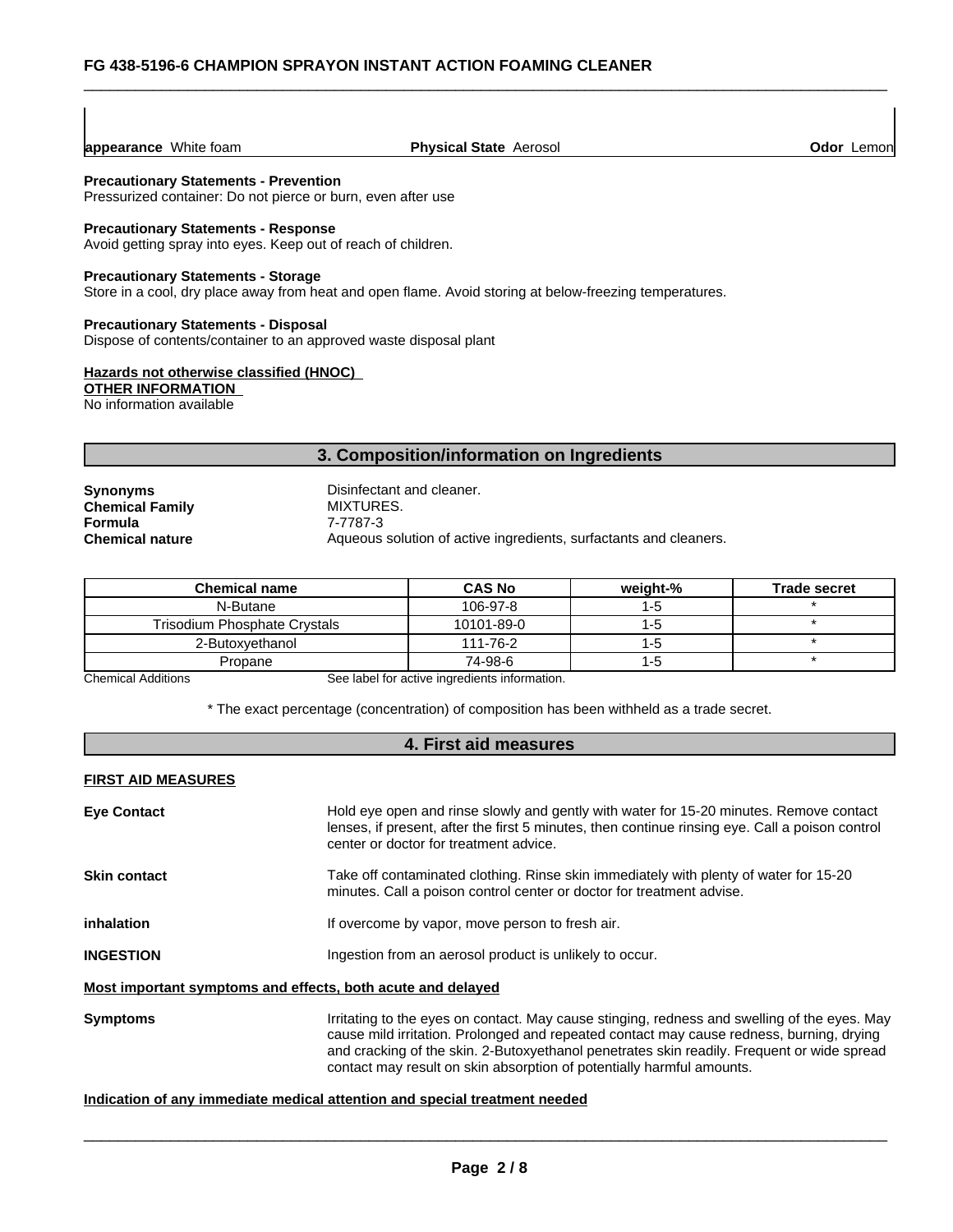## \_\_\_\_\_\_\_\_\_\_\_\_\_\_\_\_\_\_\_\_\_\_\_\_\_\_\_\_\_\_\_\_\_\_\_\_\_\_\_\_\_\_\_\_\_\_\_\_\_\_\_\_\_\_\_\_\_\_\_\_\_\_\_\_\_\_\_\_\_\_\_\_\_\_\_\_\_\_\_\_\_\_\_\_\_\_\_\_\_\_\_\_\_ **FG 438-5196-6 CHAMPION SPRAYON INSTANT ACTION FOAMING CLEANER**

**Note to physicians** None needed.

### **5. Fire-fighting measures**

#### **Suitable extinguishing media**

Dry chemical, CO2 or water spray.

**Unsuitable extinguishing media** Use water spray or fog; do not use straight streams.

#### **Specific hazards arising from the chemical**

Containers are under pressure. Temperatures above 120 F may cause cans to burst.

**Hazardous combustion products**Thermal decomposition may yield gases like carbon monoxide and carbon dioxide.

**Explosion data** 

**Sensitivity to Mechanical Impact** Contents under pressure, keep away from heat and open flame.

**Sensitivity to Static Discharge** Keep away from heat, sparks, flame, and other sources of ignition (i.e., pilot lights, electric motors and static electricity).

#### **Protective equipment and precautions for firefighters**

Use personal protective equipment as required.

#### **6. Accidental release measures**

|  |  | Personal precautions, protective equipment and emergency procedures |  |  |
|--|--|---------------------------------------------------------------------|--|--|
|  |  |                                                                     |  |  |

| <b>Personal precautions</b>                                  |                                                                                                                                                | CONTENTS UNDER PRESSURE. Do not puncture or incinerate cans.                              |                   |  |  |
|--------------------------------------------------------------|------------------------------------------------------------------------------------------------------------------------------------------------|-------------------------------------------------------------------------------------------|-------------------|--|--|
| <b>OTHER INFORMATION</b>                                     | Keep out of reach of children.                                                                                                                 |                                                                                           |                   |  |  |
| <b>Environmental Precautions</b>                             |                                                                                                                                                |                                                                                           |                   |  |  |
| <b>Environmental Precautions</b>                             | See Section 12 for additional Ecological Information.                                                                                          |                                                                                           |                   |  |  |
| Methods and material for containment and cleaning up         |                                                                                                                                                |                                                                                           |                   |  |  |
| <b>Methods for Containment</b>                               | absorbent material.                                                                                                                            | Provide adequate ventilation to area being treated. Soak up spills with chemically inert, |                   |  |  |
| Methods for cleaning up                                      | Clean contaminated surface thoroughly.                                                                                                         |                                                                                           |                   |  |  |
|                                                              | 7. Handling and Storage                                                                                                                        |                                                                                           |                   |  |  |
| <b>Precautions for safe handling</b>                         |                                                                                                                                                |                                                                                           |                   |  |  |
| Advice on safe handling                                      | Avoid contact with eyes. Avoid prolonged contact with the skin. Keep out of reach of<br>children.                                              |                                                                                           |                   |  |  |
| Conditions for safe storage, including any incompatibilities |                                                                                                                                                |                                                                                           |                   |  |  |
| <b>Storage Conditions</b>                                    | Store in a cool, dry place away from heat and open flame. Avoid storing at below-freezing<br>temperatures. AEROSOL STORAGE LEVEL I (NFPA-30B). |                                                                                           |                   |  |  |
| <b>Incompatible Materials</b>                                | Avoid heat, open flame and contact with strong oxidizers.                                                                                      |                                                                                           |                   |  |  |
|                                                              | 8. Exposure Controls/Personal Protection                                                                                                       |                                                                                           |                   |  |  |
| <b>Control parameters</b>                                    |                                                                                                                                                |                                                                                           |                   |  |  |
| <b>Exposure guidelines</b>                                   | See occupational exposure limits listed below.                                                                                                 |                                                                                           |                   |  |  |
| <b>Chemical name</b>                                         | <b>ACGIH TLV</b>                                                                                                                               | <b>OSHA PEL</b>                                                                           | <b>NIOSH IDLH</b> |  |  |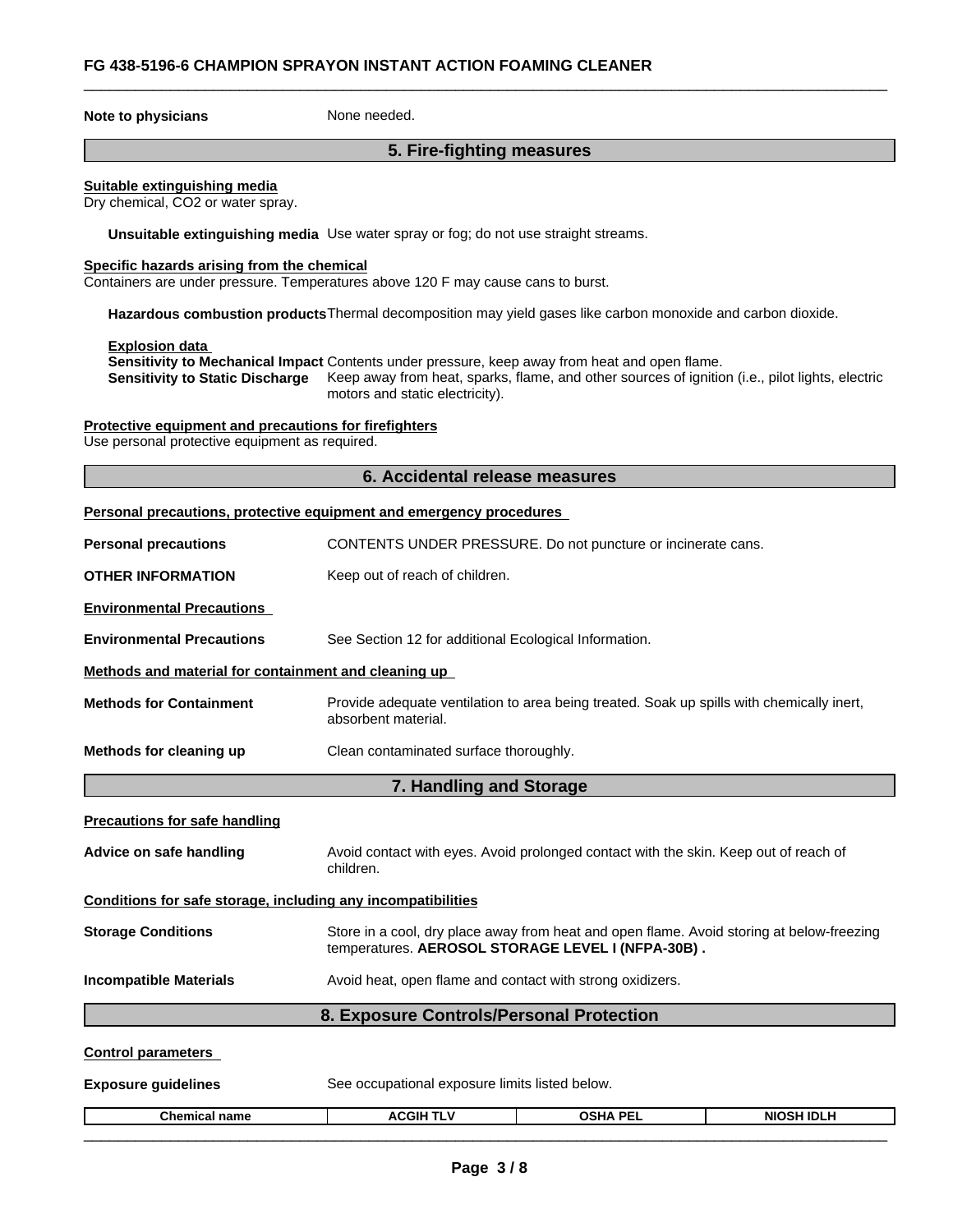# \_\_\_\_\_\_\_\_\_\_\_\_\_\_\_\_\_\_\_\_\_\_\_\_\_\_\_\_\_\_\_\_\_\_\_\_\_\_\_\_\_\_\_\_\_\_\_\_\_\_\_\_\_\_\_\_\_\_\_\_\_\_\_\_\_\_\_\_\_\_\_\_\_\_\_\_\_\_\_\_\_\_\_\_\_\_\_\_\_\_\_\_\_ **FG 438-5196-6 CHAMPION SPRAYON INSTANT ACTION FOAMING CLEANER**

| N-Butane<br>106-97-8        | STEL: 1000 ppm | (vacated) TWA: 800 ppm<br>(vacated) TWA: $1900 \text{ mg/m}^3$                                                            | TWA: 800 ppm<br>TWA: 1900 mg/m <sup>3</sup>                           |
|-----------------------------|----------------|---------------------------------------------------------------------------------------------------------------------------|-----------------------------------------------------------------------|
| 2-Butoxyethanol<br>111-76-2 | TWA: 20 ppm    | TWA: 50 ppm<br>TWA: 240 mg/m <sup>3</sup><br>(vacated) TWA: 25 ppm<br>(vacated) TWA: $120 \text{ mg/m}^3$<br>(vacated) S* | IDLH: 700 ppm<br>TWA: 5 ppm<br>TWA: 24 mg/m <sup>3</sup>              |
| Propane<br>74-98-6          | TWA: 1000 ppm  | TWA: 1000 ppm<br>TWA: 1800 mg/m <sup>3</sup><br>(vacated) TWA: 1000 ppm<br>(vacated) TWA: 1800 mg/m $3$                   | <b>IDLH: 2100 ppm</b><br>TWA: 1000 ppm<br>TWA: 1800 mg/m <sup>3</sup> |

# **Appropriate engineering controls**

| <b>Engineering controls</b>     | Use with adequate general or local exhaust ventilation.                                                                                        |
|---------------------------------|------------------------------------------------------------------------------------------------------------------------------------------------|
|                                 | Individual protection measures, such as personal protective equipment                                                                          |
| <b>Eye/face Protection</b>      | Conventional eyeglasses to guard against splashing.                                                                                            |
| <b>Skin and Body Protection</b> | Household type gloves.                                                                                                                         |
| <b>Respiratory protection</b>   | Use in a well-ventilated area ONLY. None required if used in a well-ventilated area. Follow<br>label directions for correct use of the product |
| General hygiene considerations  | Wash hands thoroughly after handling.                                                                                                          |

# **9. Physical and Chemical Properties**

# **Information on basic physical and chemical properties**

| 10. Stability and Reactivity                                              |                                         |                  |       |  |
|---------------------------------------------------------------------------|-----------------------------------------|------------------|-------|--|
| <b>Bulk Density</b>                                                       | 8.37 Lb/gal                             |                  |       |  |
| VOC content (%)<br>density                                                | 6.92%                                   |                  |       |  |
| <b>OTHER INFORMATION</b>                                                  |                                         |                  |       |  |
| <b>Water solubility</b>                                                   | completely soluble                      |                  |       |  |
| <b>Specific gravity</b>                                                   | $1.005 +/- 0.005$ concentrate           |                  |       |  |
| vapor pressure                                                            | Not available                           |                  |       |  |
| <b>Lower Flammability Limit</b>                                           | Not available                           |                  |       |  |
| <b>Flammability Limits in Air</b><br><b>Upper flammability limits</b>     | Not available                           |                  |       |  |
| flammability (solid, gas)                                                 |                                         |                  |       |  |
| <b>Evaporation Rate</b>                                                   | Faster than butyl acetate               |                  |       |  |
|                                                                           | may cause cans to burst.                |                  |       |  |
|                                                                           | inches. Temperatures above 120 F        |                  |       |  |
|                                                                           | product for which Flame Projection is 0 |                  |       |  |
| <b>Flash Point</b>                                                        | Not Available. This is an aerosol       |                  |       |  |
| <b>Melting point/freezing point</b><br><b>Boiling point/boiling range</b> | 212 °F/100 °C                           |                  |       |  |
| рH                                                                        | 10.66 to 11.66<br><b>NA</b>             |                  |       |  |
| <b>Property</b>                                                           | <b>Values</b>                           | Remarks • Method |       |  |
|                                                                           |                                         |                  |       |  |
| color                                                                     | white                                   |                  |       |  |
| appearance                                                                | White foam                              | Odor             | Lemon |  |
| <b>Physical State</b>                                                     | Aerosol                                 |                  |       |  |

**Reactivity**<br>Not applicable

no data available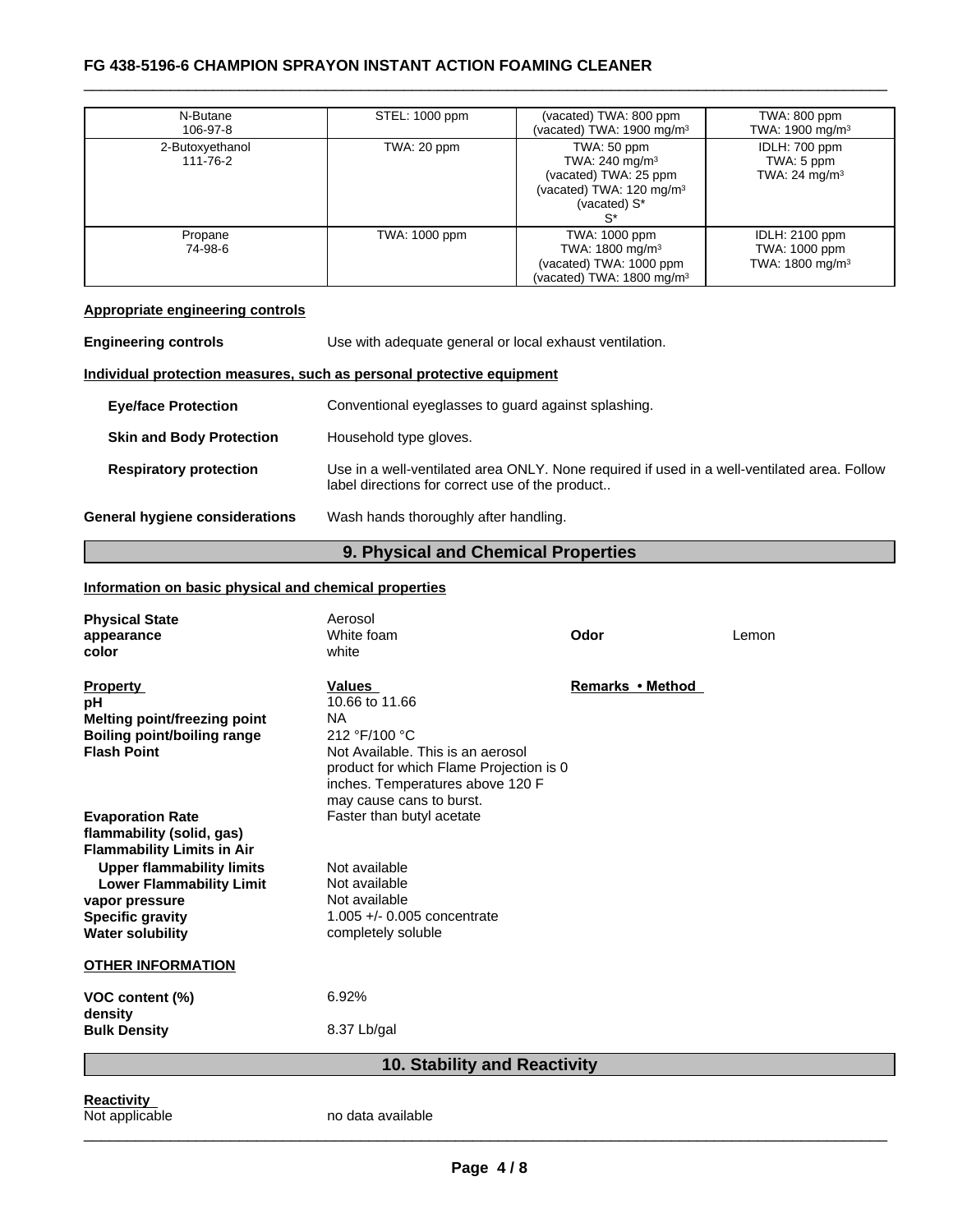#### **Chemical stability**

Stable.

## **Possibility of hazardous reactions**

Temperatures above 120 F may cause cans to burst with force.

#### **hazardous polymerization** Hazardous polymerization does not occur.

#### **Conditions to Avoid**

Temperatures above 120 F.

#### **Incompatible Materials**

Avoid heat, open flame and contact with strong oxidizers.

#### **Hazardous decomposition products**

Thermal decomposition may yield gases like carbon monoxide and carbon dioxide.

#### **11. Toxicological Information**

#### **Information on likely routes of exposure**

| <b>Product Information</b> | This product has not been tested as whole. See below for information on ingredients.        |
|----------------------------|---------------------------------------------------------------------------------------------|
| inhalation                 | See data below.                                                                             |
| <b>Eye Contact</b>         | no data available.                                                                          |
| <b>Skin contact</b>        | no data available.                                                                          |
| <b>INGESTION</b>           | This is an aerosol product, ingestion is unlikely to occur. MAY BE HARMFUL IF<br>SWALLOWED. |

| Chemical name                                | Oral LD50            | dermal LD50           | <b>Inhalation LC50</b>             |
|----------------------------------------------|----------------------|-----------------------|------------------------------------|
| <b>Water</b><br>7732-18-5                    | $> 90$ mL/kg (Rat)   |                       |                                    |
| N-Butane<br>  106-97-8                       |                      |                       | $= 658$ g/m <sup>3</sup> (Rat) 4 h |
| Trisodium Phosphate Crystals<br>  10101-89-0 | $= 7400$ mg/kg (Rat) |                       |                                    |
| 2-Butoxyethanol<br>  111-76-2                | $= 470$ mg/kg (Rat)  | $= 99$ mg/kg (Rabbit) | $= 450$ ppm (Rat) 4 h              |
| Propane<br> 74-98-6                          |                      |                       | $= 658$ mg/L (Rat) 4 h             |

#### **Information on toxicological effects**

**Symptoms** See information above.

#### **Delayed and immediate effects as well as chronic effects from short and long-term exposure**

| <b>Skin corrosion/irritation</b> | May cause skin irritation after contact with skin. 2-Butoxyethanol penetrates skin readily.<br>Frequent or wide spread contact may results on skin absorption of potentially harmful<br>amounts. |
|----------------------------------|--------------------------------------------------------------------------------------------------------------------------------------------------------------------------------------------------|
| sensitization                    | No information available.                                                                                                                                                                        |
| <b>Germ Cell Mutagenicity</b>    | No information available.                                                                                                                                                                        |
| carcinogenicity                  | Not known chronic effects based on available data. None of the ingredients present in<br>excess of 0.1% are listed as carcinogenic by NTP, IARC or OSHA.                                         |
| <b>Reproductive Toxicity</b>     | No information available.                                                                                                                                                                        |
| <b>STOT - single exposure</b>    | No information available.                                                                                                                                                                        |
| <b>STOT - repeated exposure</b>  | No information available.                                                                                                                                                                        |
|                                  |                                                                                                                                                                                                  |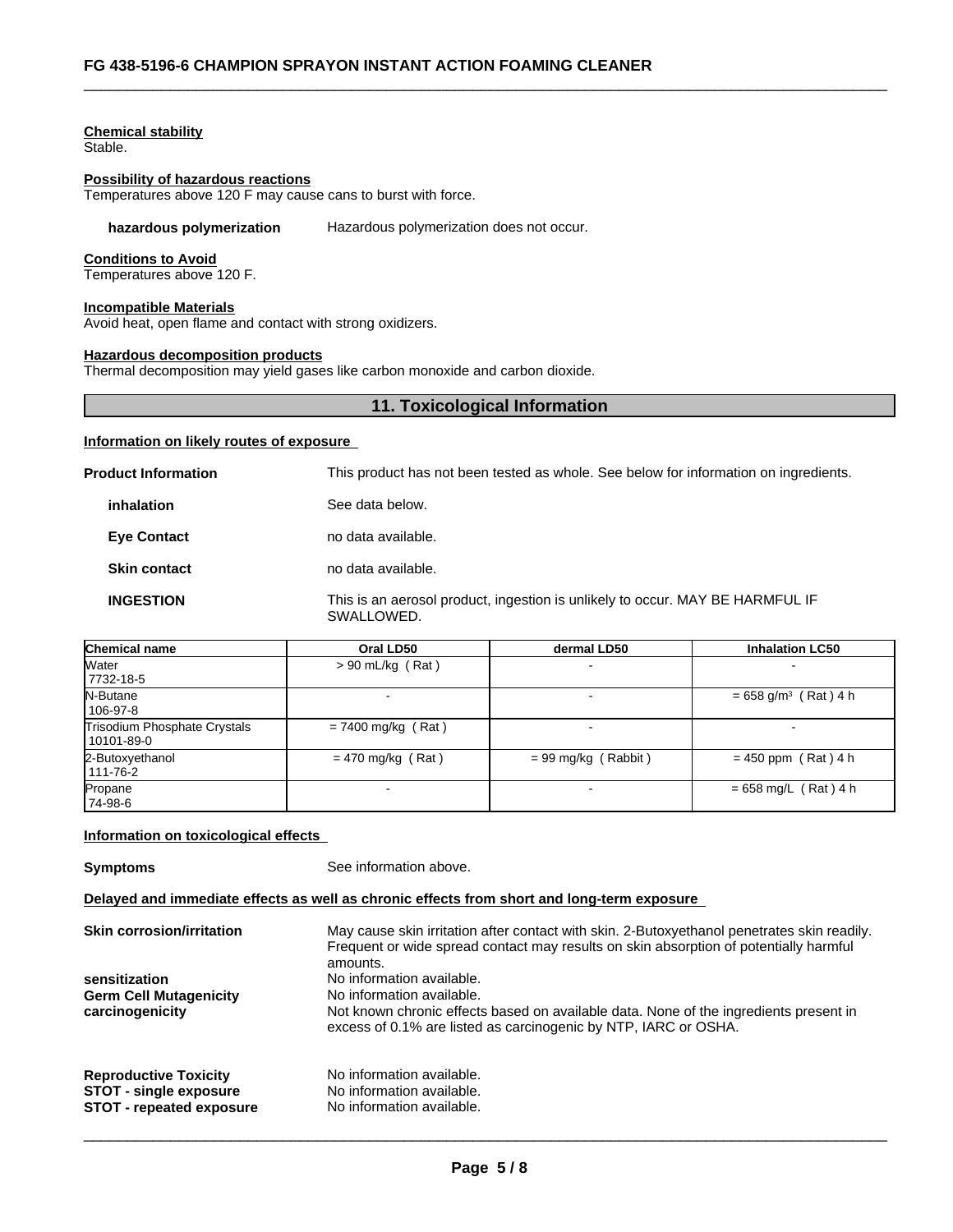**Aspiration Hazard** No information available.

#### **Numerical measures of toxicity - Product Information**

**Unknown acute toxicity** No information available **The following values are calculated based on chapter 3.1 of the GHS document** . **ATEmix (inhalation-gas)** 10000000 **ATEmix (inhalation-vapor)** 16447.4 mg/l

# **12. Ecological Information**

### **ecotoxicity**

8% of the mixture consists of components(s) of unknown hazards to the aquatic environment

| <b>Chemical name</b>        | Algae/aguatic plants | Fish                                                                                              | <b>Toxicity to</b><br><b>Microorganisms</b> | Crustacea                                                                                 |
|-----------------------------|----------------------|---------------------------------------------------------------------------------------------------|---------------------------------------------|-------------------------------------------------------------------------------------------|
| 2-Butoxyethanol<br>111-76-2 |                      | 1490: 96 h Lepomis<br>macrochirus mg/L LC50<br>static 2950: 96 h Lepomis<br>macrochirus mg/L LC50 |                                             | 1000: 48 h Daphnia magna<br>  mg/L EC50 1698 - 1940: 24  <br>h Daphnia magna mg/L<br>EC50 |

#### **Persistence and degradability**

No information available.

#### **Bioaccumulation**

See information below.

| <b>Chemical name</b>        | <b>Partition coefficient</b> |
|-----------------------------|------------------------------|
| N-Butane<br>106-97-8        | 2.89                         |
| 2-Butoxyethanol<br>111-76-2 | 0.81                         |
| Propane<br>74-98-6          | 2.3                          |

**Other adverse effects** No information available

**Ozone** This product does not contain CFCs or other ozone depleting substances. Federal regulations prohibit the use CFC propellants in aerosols.

#### **13. Disposal Considerations**

| Waste treatment methods |                                                                                                                                                                                           |
|-------------------------|-------------------------------------------------------------------------------------------------------------------------------------------------------------------------------------------|
| Disposal of wastes      | Do not puncture or incinerate container. If empty: Place in trash or offer for recycling if<br>available. If partly filled: Call your local solid waste agency for disposal instructions. |
| Contaminated packaging  | Pressurized container: Do not pierce or burn, even after use.                                                                                                                             |

## **14. Transport Information**

| DOT                         | Limited quantity (LQ)               |
|-----------------------------|-------------------------------------|
| UN/ID no                    | UN1950                              |
| <b>Proper Shipping Name</b> | <b>Foaming Disinfectant Cleaner</b> |
| <b>Hazard Class</b>         | 2.1                                 |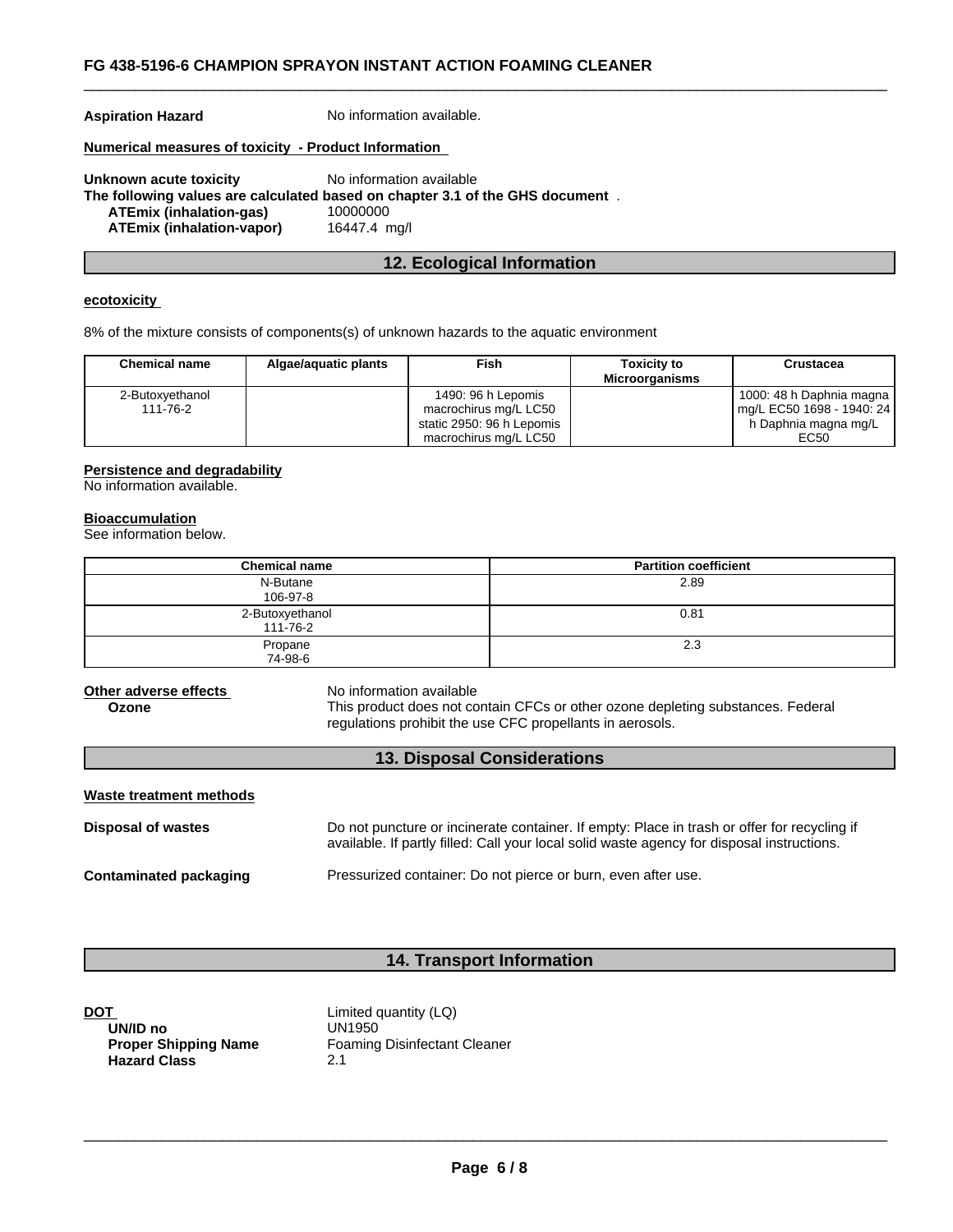# **15. Regulatory information**

# **International Inventories**

**TSCA** All ingredients of this product are listed or are excluded from listing under the U.S. Toxic Subtances Control Act (TSCA) Chemical Substance Inventory. **DSL COLL COLL COLL All ingredients are listed or are excluded from listing on the DSL.** 

**Legend:** 

*TSCA - United States Toxic Substances Control Act Section 8(b) Inventory DSL/NDSL - Canadian Domestic Substances List/Non-Domestic Substances List*

#### **US Federal Regulations**

#### **SARA 313**

This product contains the following toxic chemicals subject to the reporting requirements of Section 313 of the Emergency Planning and Community Right-to-Know Act of 1986 and 40 CFR 372. This information must be included in all SDSs that are copied and distributed for this material.

| <b>Chemical name</b>               | <b>CAS No</b>         | weight-% | <b>SARA 313</b><br>Threshold<br>Values<br>70 |
|------------------------------------|-----------------------|----------|----------------------------------------------|
| 111-76-2<br>2-Butoxyethanol<br>. . | $1 - 76 - 2$<br>4 A A |          | . . v                                        |

#### **SARA 311/312 Hazard Categories**

| <b>Acute Health Hazard</b>        | ves |
|-----------------------------------|-----|
| <b>Chronic Health Hazard</b>      | Nο  |
| Fire Hazard                       | N٥  |
| Sudden release of pressure hazard | No. |
| <b>Reactive Hazard</b>            | Nο  |

### **CWA (Clean Water Act)**

This product contains the following substances which are regulated pollutants pursuant to the Clean Water Act (40 CFR 122.21 and 40 CFR 122.42)

#### **CERCLA**

This material, as supplied, contains one or more substances regulated as a hazardous substance under the Comprehensive Environmental Response Compensation and Liability Act (CERCLA) (40 CFR 302)

| <b>Chemical name</b>                                         | <b>Hazardous Substances RQs</b> | <b>CERCLA/SARA RQ</b> | <b>Reportable Quantity (RQ)</b>            |
|--------------------------------------------------------------|---------------------------------|-----------------------|--------------------------------------------|
| <b>Trisodium Phosphate Crystals</b><br>$1 - 89 - 0$<br>10101 | 5000 lb                         |                       | RQ 5000 lb final RQ<br>RQ 2270 kg final RQ |
| <b>HO Ofers Deputations</b>                                  |                                 |                       |                                            |

#### **US State Regulations**

#### **California Proposition 65**

This product does not contain any Proposition 65 chemicals

#### **U.S. State Right-to-Know Regulations**

| <b>Chemical name</b>                       | <b>New Jersey</b> | <b>Massachusetts</b> | Pennsylvania |
|--------------------------------------------|-------------------|----------------------|--------------|
| N-Butane<br>106-97-8                       |                   |                      |              |
| Trisodium Phosphate Crystals<br>10101-89-0 |                   |                      | $\lambda$    |
| 2-Butoxyethanol<br>111-76-2                |                   |                      |              |
| Propane<br>74-98-6                         |                   |                      |              |

#### $\_$  ,  $\_$  ,  $\_$  ,  $\_$  ,  $\_$  ,  $\_$  ,  $\_$  ,  $\_$  ,  $\_$  ,  $\_$  ,  $\_$  ,  $\_$  ,  $\_$  ,  $\_$  ,  $\_$  ,  $\_$  ,  $\_$  ,  $\_$  ,  $\_$  ,  $\_$  ,  $\_$  ,  $\_$  ,  $\_$  ,  $\_$  ,  $\_$  ,  $\_$  ,  $\_$  ,  $\_$  ,  $\_$  ,  $\_$  ,  $\_$  ,  $\_$  ,  $\_$  ,  $\_$  ,  $\_$  ,  $\_$  ,  $\_$  , **U.S. EPA Label information EPA Pesticide registration number** 498-62